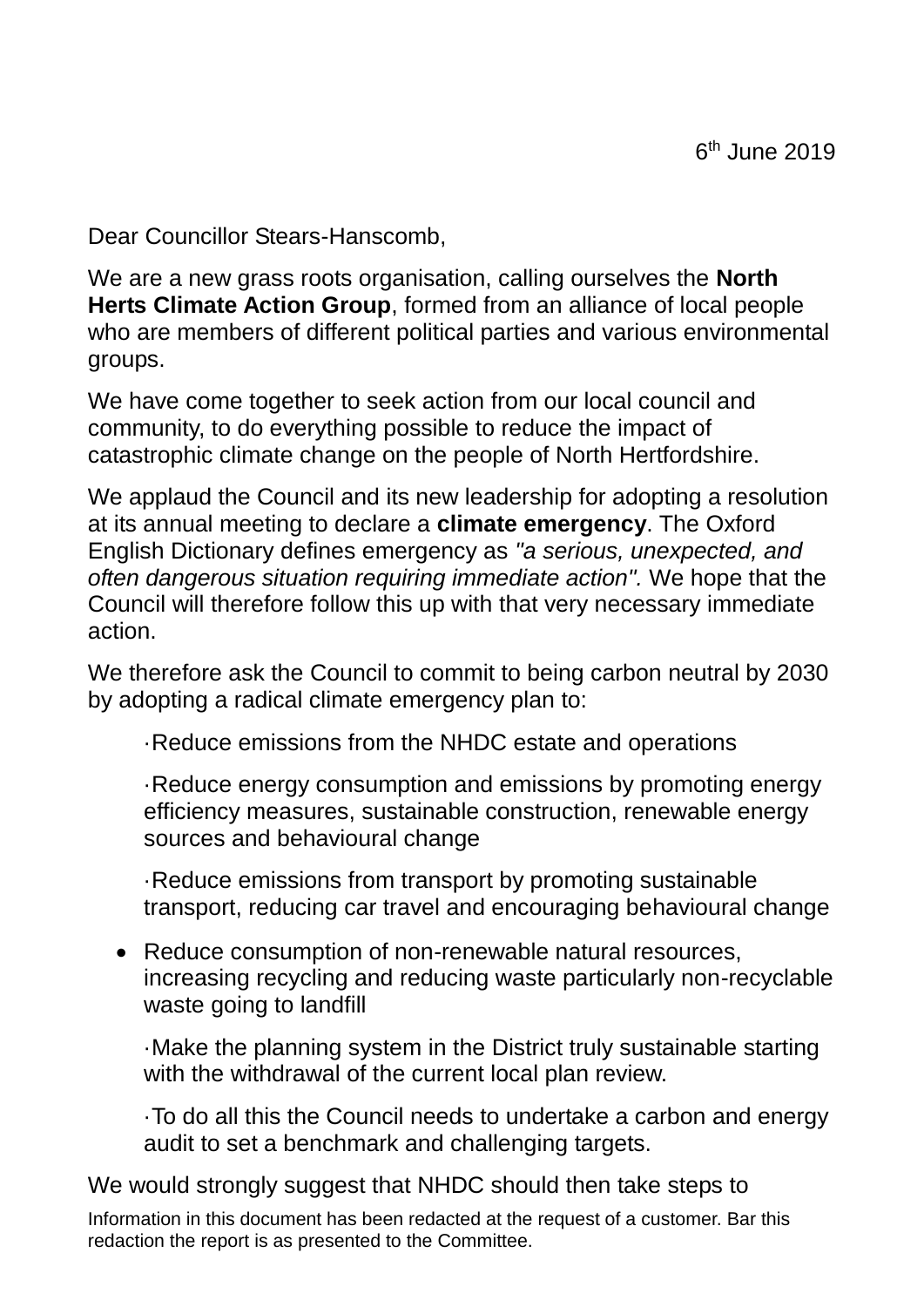develop a **Climate Crisis Action & Mitigation Plan** and that the local community, including CAG, be fully involved in that process. This should include young people below voting age-this is their future after all.

There are many issues to be addressed and numerous competing priorities. We appreciate that this will be an expensive and perhaps painful process with difficult decisions to be made. We appreciate that the process is made all the more difficult by cuts to local authority funding. Nonetheless, failure to take action will destroy our environment and threaten the livelihoods and indeed the very lives of generations to come. It is a time for courageous leadership.

It was quite clearly illustrated in Sir Christopher Stern's report, published in 2006, into the financial implications of climate change, that taking little or no action will cost around 20 times more than taking appropriate action early enough to mitigate climate collapse.

To begin with, North Herts CAG would ask the Council to consider taking priority action in the following areas:

## **1. Planning**

We are nearly at the end of our Local Plan review period. We believe that the current iteration of the plan does not satisfy the Council's legal duty to mitigate climate change or provide for adaptation, under section 182 of the 2008 Planning Act. The current draft also offers no real vision for a future affected by climate change. Therefore, the Inspector should be informed that the plan will be withdrawn and the process reviewed. This is a plan produced by the previous administration, it does not address the climate crisis and it is simply not good enough.

We would also ask the council to raise housing standards to "Passivhaus" standards, or similar, wherever possible.

We would also urge you, in granting planning permissions to require solar panels on flat or south facing roofs, following an appropriate viability survey, and adopt other policies which set higher energy performance standards than those currently required in the Building Regulations, for example the Passivhaus standard or the "code for sustainable homes" standard

The Council must encourage, fund and support neighbourhood plans across the District to impose higher environmental standards.

The Council must also focus more on demanding, monitoring and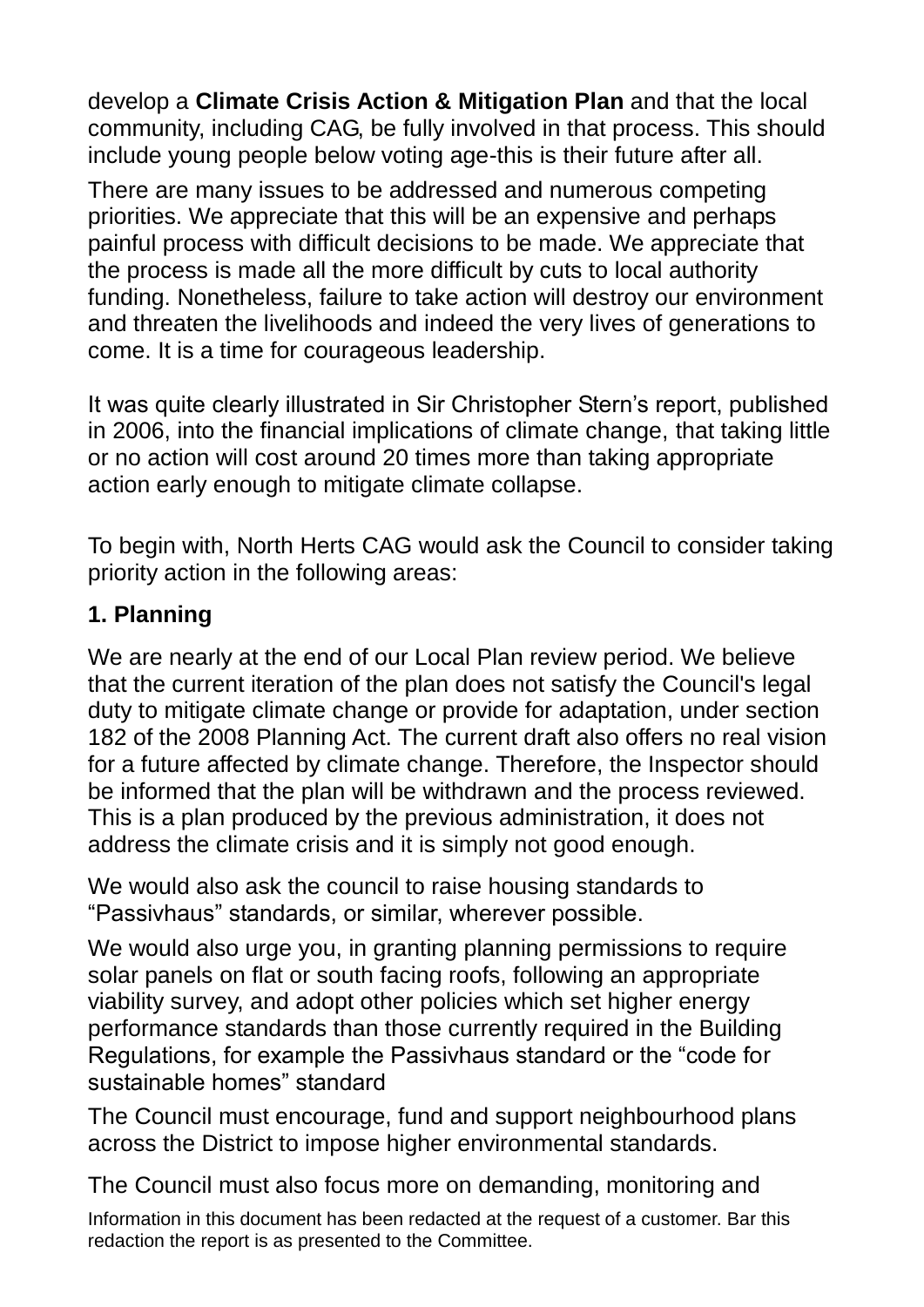recovering section 106 monies from developers for environmental projects.

# **2. Pollution**

The CAG and many people in the community are greatly concerned about air pollution within the district. Strong actions need to be taken now to meet and exceed national air quality objectives. These include fighting the expansion of Luton Airport, action to tackle vehicle engine idling (especially outside schools, railway stations, town centres and so on).

Additional AQMA's (monitoring points) should be set up, real-time, at the location if possible and a means of communicating updated pollutionlevels to the public (as is done with the pollen count).

All council vehicles should be converted to electric vehicles. This advertises and sets an example as well as having a real effect on CO2 levels.

We ask that the council stop using the toxic weed killer glyphosate in our green spaces, on verges, etc. which creates problems for human health and is also shown to be damaging to insects such as bees which are vital for pollination.

The Council must resource action by way of enforcement and prosecution for polluters, including fly tippers.

## **3. Transport**

Priority must be given to walkers and cyclists at all times in the design and management of the built environment. More cycle lanes and safe walking routes are needed.

The Council must take all steps possible to reduce the use of petrol and diesel motor vehicles within the District.

The Council should work with HCC to provide far more EV charging points. The technology is there to convert lampposts and have them in more car-parks, community facilities and businesses. Provision should also be made for dwelling houses that do not have off-road parking but have shared parking areas.

All council and contractor vehicles should be EV and a programme started now to phase out petrol/diesel vehicles.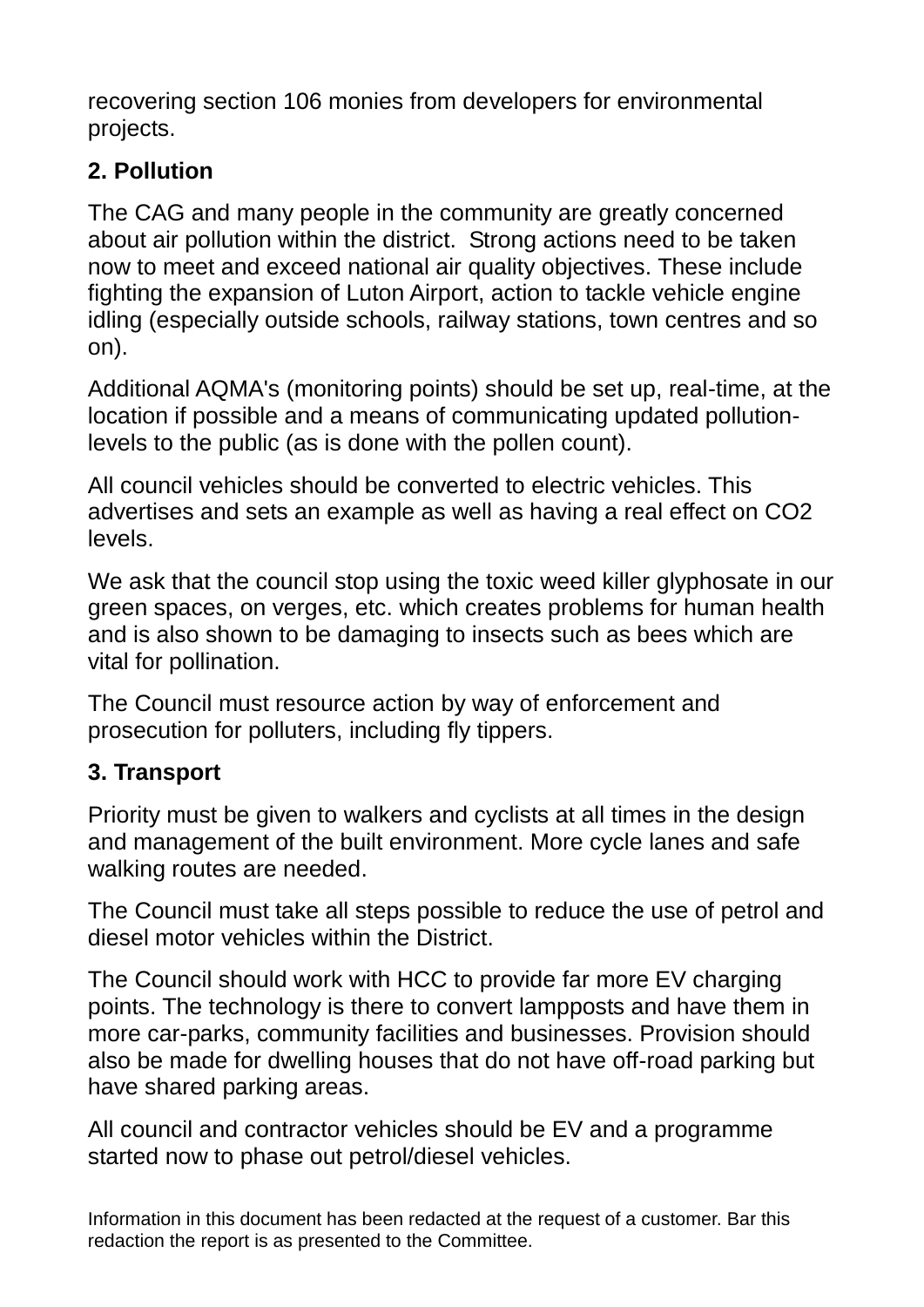No new taxi licences should be granted for petrol/diesel vehicles. The entire taxi fleet should comprise EVs in seven years.

Council mileage allowances should be rapidly reduced over time for drivers of non-EVs. The resulting saving should be used to fund additional EV charging points.

The Council can increase car parking charges, introduce workplace parking charges and work with HCC to create ultra-low emission zones and/or congestion charging.

Provide free car parking for car sharing clubs.

Provide free parking for EVs

The Council needs to consider investing in an active travel infrastructure and quality EV based public transport.

## **4. Information**

The Council must actively engage and inform citizens on climate change starting with an emergency announcement to everyone, on every available media channel. Leaflet homes, place notices in local newspapers, and put it in the council's own publication Outlook, on the web, local Facebook etc.

This feeds into every action and can update and explain every action the Council proposes to take.

The Council should promote recycling, waste reduction and energy consumption management to householders and businesses through a range of workshops, talks and programmes.

A series of autumn talks and lectures is being arranged in Hitchin and Letchworth by the local Green Party and XR with experts in waste, transport, biodiversity, clothing and public policy fields. The Council should support and help fund this project and make it an annual event.

### **5. Local businesses**

#### **The Council must work with local businesses to urgently develop a credible plan for the total decarbonisation of the local economy.**

Funding for sustainability, meaning "able to carry on". Several businesses have sustainability issues such as the use of air conditioning vs heating etc. When the business becomes sustainable, awareness can be raised, for example by a notice in the window or in advertising.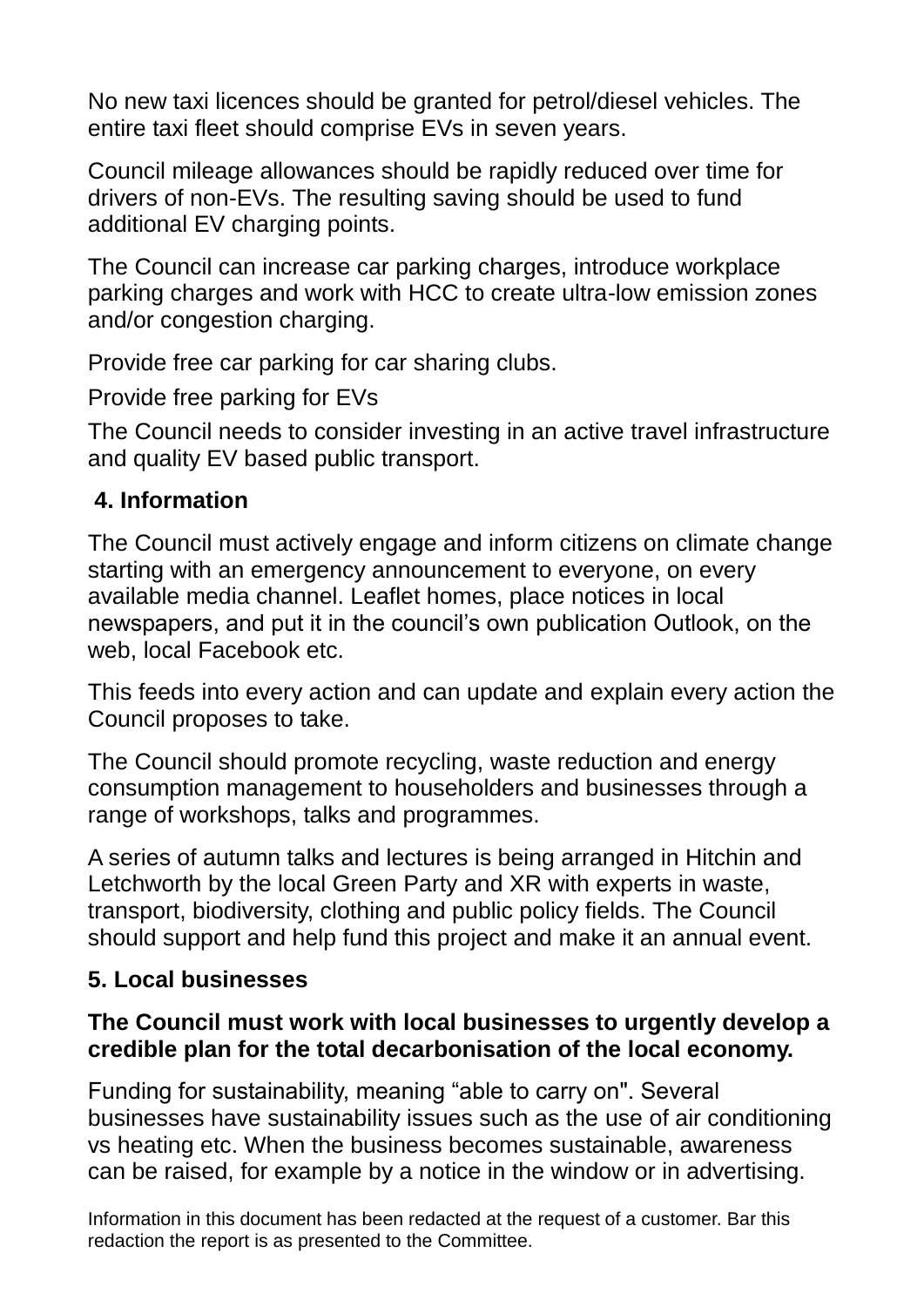Business parks: the Council should support groups of businesses on business parks or industrial estate to write and implement a sustainability plan.

Financial incentives to go green: business rates could be allowed to vary according to the Green credentials of the business and provide a standard for people to work to. This standard already exists.

#### **6. Housing**

Improvements to existing housing stock: Give loans for retrofitting green features/repairs/updates by high skill construction workers familiar with building to Passivhaus standards, supported by a programme of inspection to enforce standards.

The Council do all it can to manage house systems for the ability to recycle water, conserve energy, solar panels etc. and ban the installation of new gas fires and ban open fires.

With regard to construction, ban the use of netting to stop birds nesting. There should be post-occupancy analysis such that the architect continues to monitor and "snag" the design.

A district-wide fuel-poverty report should be commissioned. Climate change, poverty and social justice issues are interlinked.

The Council should adopt a Selective Licensing scheme or schemes to help fund environmental improvements to housing.

### **7. Green Infrastructure**

The Council should

- ·Create community gardens, woodlands and orchards
- ·Change planting to weather/drought resistant plants and trees and reduce watering
- ·Encourage green architecture
- ·Use council land to drawdown carbon (e.g. tree planting)

### **8. Waste & Recycling**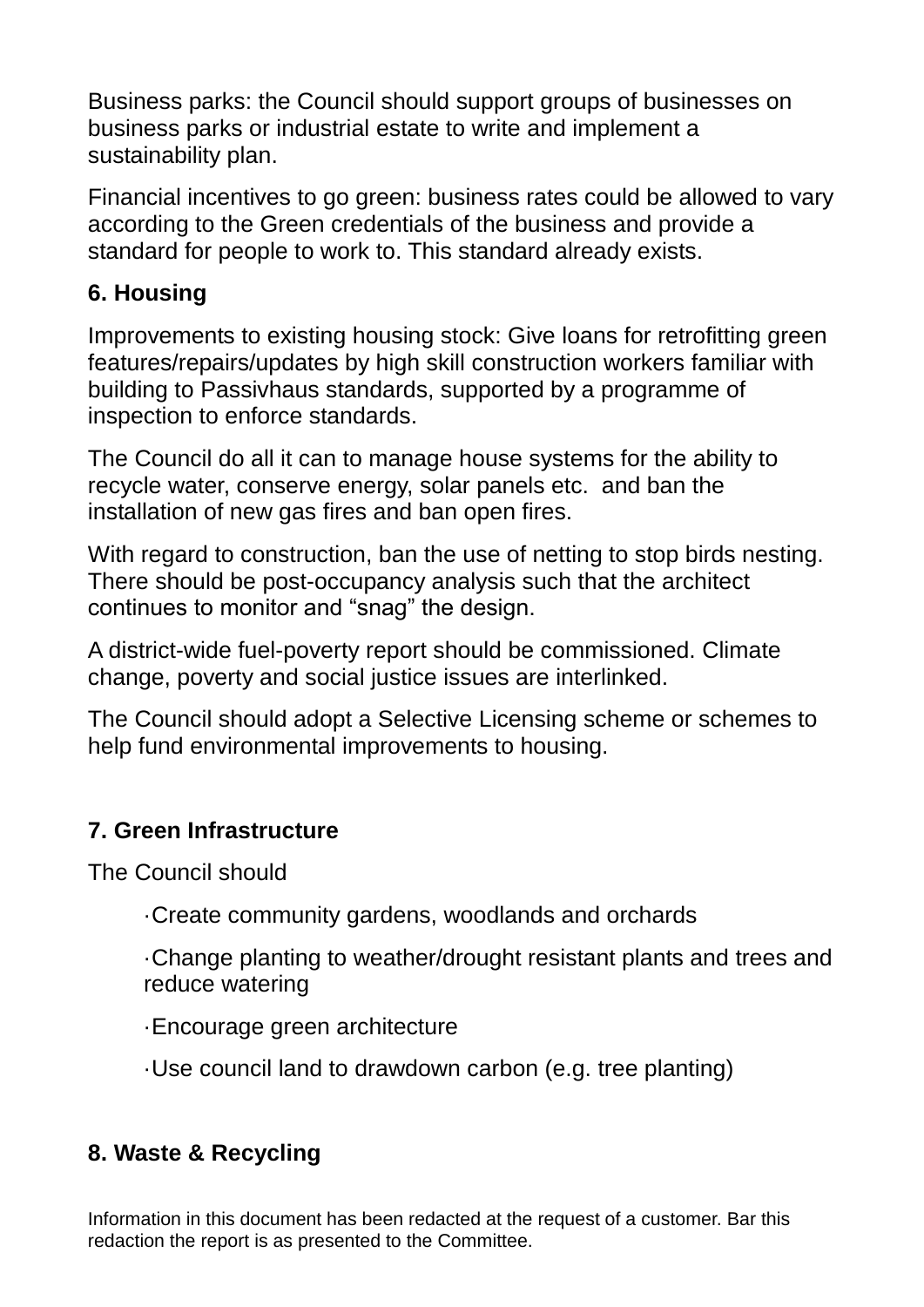**·Adopt circular economy waste policies** – for example in local plans and waste management plans and contracts, as well as promoting community sharing, reuse and recycling

·**Zero waste to landfill or incineration** - in waste disposal contracts ensure biodegradable waste, such as food waste and paper/cardboard, is recycled, composted or used to generate biogas

·Stop charging for brown bins (recycling penalty)

·Charge for unrecycled rubbish

·Support, educate and fund homeowners about water storage and recycling, composting and insulation

Get rid of single use plastics within the Council and its contractors/suppliers

#### **9. Energy**

·Move quickly to use **only renewable energy**

·Install wind turbines and solar panels in the Council estate**,**  subject to survey.

**·**Help energy companies target fuel poor or vulnerable households with energy efficiency measures

**·Retrofit council-owned properties** - deep retrofit of all councilowned social housing, schools and other council properties to Energy Performance Certificate C or higher

**·Identify areas suitable for renewable energy in the local plan** the National Planning Policy Framework **(**NPPF) states that new onshore wind can be approved outside an area "identified as suitable for wind energy" if it is a community-led scheme.

**·Require renewable energy such as solar thermal, PV or heat pumps** – this needs to be done in all local authority developments

### **·Commit to opposing fracking and other fossil fuel extraction**

·**Produce biogas** - in the waste contract require the production of biogas from non-recyclable biodegradable waste.